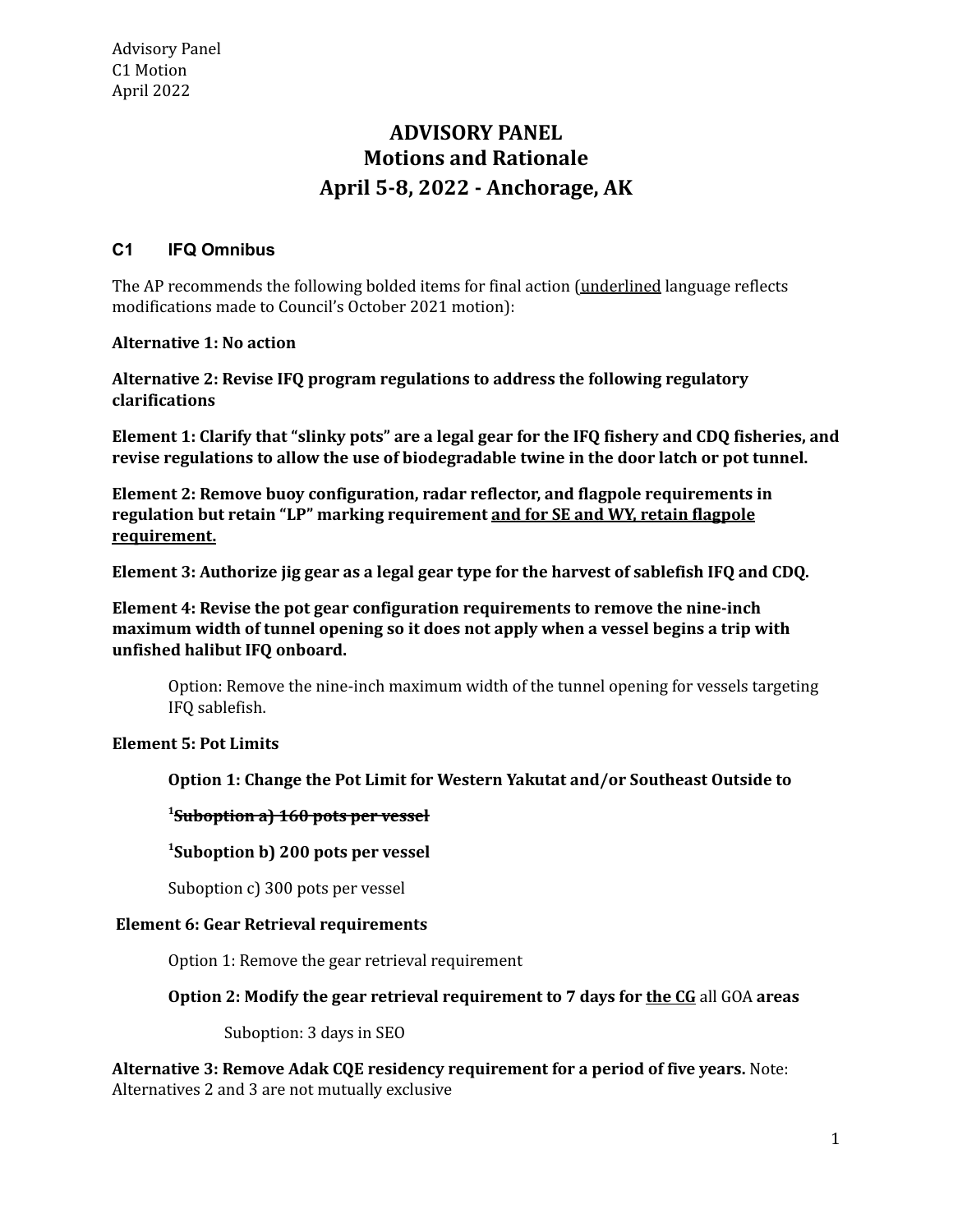Advisory Panel C1 Motion April 2022

 *Amendment 1 (to replace suboption) passed 14-3 Main Motion as amended passed 17-0*

## *Rationale in Favor of Amendment 1*

- *● While many IFQ vessels may be able to successfully harvest their quota under the current 120* pot limit, it is important to recognize that this is not the case for all operations in the GOA and  *200 pots represents more of a compromise for those larger operations. Not all operations will automatically increase to the 200 pot limit level under this Element, but it will provide an important opportunity to improve efficiencies for those operations that can. Concerns about grounds congestion under an increased 200 pot limit are balanced with the modified language contained under Elements 2 and 6 that focus on specific regions where concerns are the greatest.*
- As noted in public testimony, estimates from those on the grounds state that whale predation is  *on the order of 30%, which is greater than the current assessment estimate of approximately* 17%. An increase in the pot limit will help incentivize the use of pots for those operations that  *are able, which in turn will decrease the significant level of whale predation that is currently occurring.*

#### *Rationale in Opposition to Amendment 1*

• An increase in the pot limit for WY and SE to 160 would allow for 1-2 more strings of gear to  *be deployed, which will help with latent time on deck and vessel efficiencies. It was noted in public comment that many IFQ fishermen supported either an increase in pots OR the suboption for 3-day gear retrieval in SE, but not both. The potential for congestion and gear* conflicts due to smaller edges and the larger number of QS holders than occur in other areas of  *the GOA warrants a slow approach to changes and 160 pots was thought to be an adequate incremental step under Element 5. It is important to recognize that not all IFQ organizations and/or fishermen across the GOA are aligned on this Element and that 160 pots is a compromise balance between a pot limit to promote efficiency and gear retrieval requirements to minimize grounds congestion. It is also important to recognize that the majority makeup of the community IFQ sablefish fleet occurs in SE, which accounts for 40% less area when compared to the rest of the GOA.*

## *Rationale in Favor of Main Motion as Amended:*

- *● There is widespread support from all IFQ fishermen for the recommended Alternatives and* Elements and to further the use of pot gear for IFQ sablefish harvest. The switch to slinky pots especially has made the harvest of sablefish more efficient as well as accessible to vessels of all  *sizes and classes. The catch per unit of effort continues to increase with changes to the pot configurations, use of escape rings, and potentially increasing the tunnel opening. Overall, actions to further the effectiveness of pot fishing are warranted while also minimizing gear conflicts and recognizing the geographic and socioeconomic differences between regulatory areas and regions.*
- *● Regarding Element 1, it is important to allow biodegradable panel on the door latch or tunnel opening so as to not compromise the integrity of the pot mesh while still minimizing ghost fishing by lost pots.*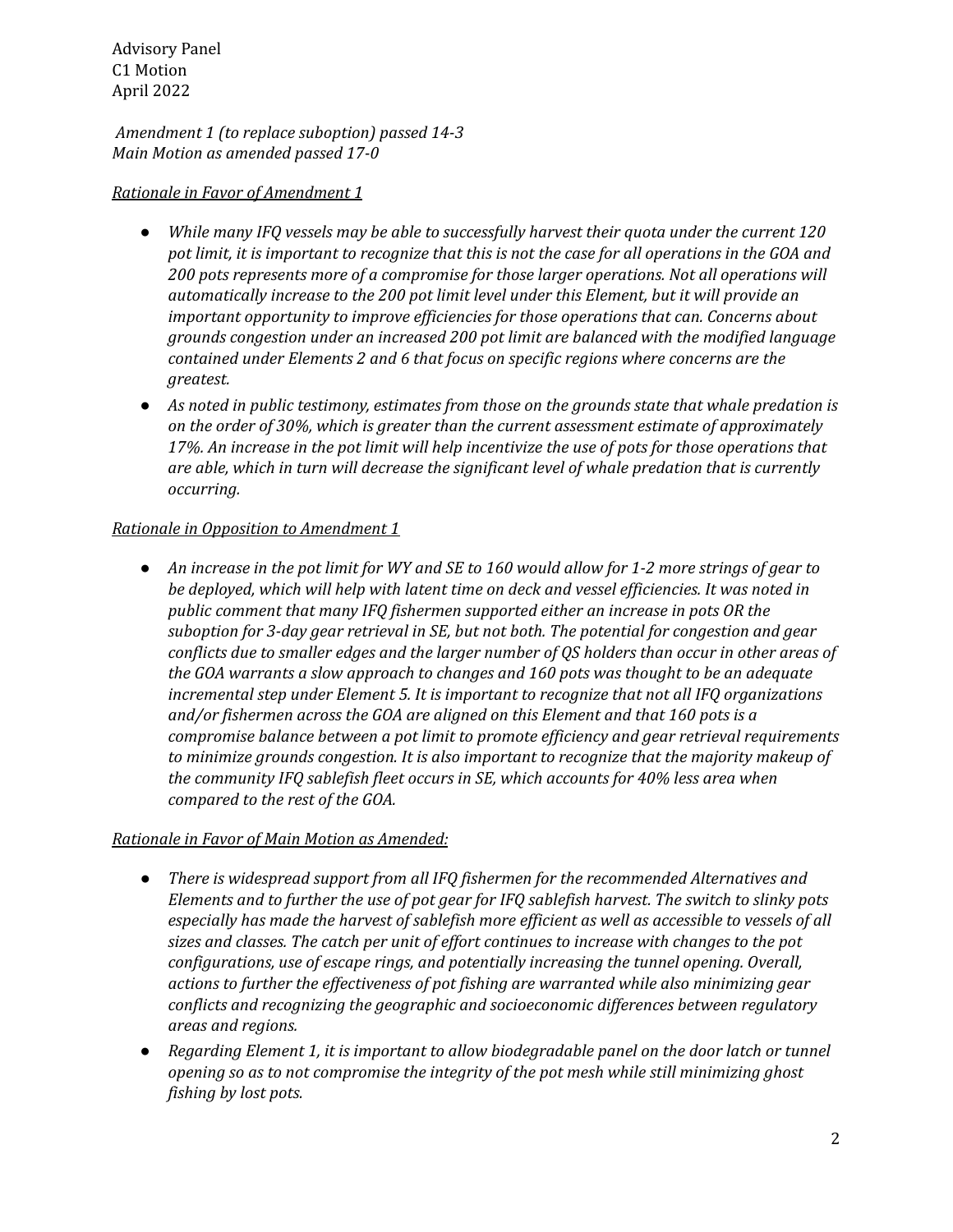Advisory Panel C1 Motion April 2022

- *● For Element 2 and its modified language, it is important to simplify gear marking requirements by eliminating requirements for extra buoys, radar reflectors, and in the Central/Western Gulf, flagpoles. This recognizes that this extra gear is unnecessary, and flagpoles are at times dragged underwater in the strong currents of the Central and Western Gulf. In response to public comment, the LP markings for all pot sets and the flagpole requirements for both ends of sets in the SE and WY areas are retained. This recognizes that flagpoles make gear more visible and that in the more crowded fishing grounds of SE/WY the enhanced visibility is important to reduce gear conflicts.*
- For Element 3, allowing the use of jig gear will provide an entry level opportunity for owners of  *small boats and a diversification option for the existing small boat jig fleet.*
- *● Under Element 4, it is important to include the words "unfished halibut IFQ" in this amendment as to not increase any potential for incidental halibut catch. The 9-inch tunnel opening was originally intended as a halibut excluder to reduce incidental catch of halibut. At current configuration with a 9-inch opening, small but legal halibut easily enter groundfish pots. Without the intent to harvest halibut or ability to retain the catch it is important to not encourage a pot configuration that is intended to catch halibut.*
- *● Element 6 and its modified language to change the existing gear retrieval requirement for CG from 5 days to 7 days and leave all other regions, especially WY and SE, at status quo recognizes that safety is a priority concern and untended gear in a geographically smaller region such as SE will likely create more gear conflicts. Such conflicts cause snarls and tight hauls and are more likely to result in unsafe conditions and delays that would outweigh having* to haul the gear (which is already done in the fishing process) and bring it to town when you  *leave the grounds.*
- *● Regarding gear on the grounds and retrieval requirements, if in the future the FCC allows the use of AIS beacons (or current prototype technology that is legal under the FCC restrictions becomes more accessible), this issue could easily be revisited. Anyone who has been on the ocean can recognize the difficulty in seeing a buoy or flagpole on the horizon. It is common* practice to make a radio call on Channel 16 to ask if anyone has gear in the area where you intend to set. If the gear has been left unattended and a radio call is not answered because the vessel is in town, it is highly likely that gear conflicts will occur, especially in the areas most  *accessible from town that support the fleet of owner operated vessels. The efficiency noted from being able to leave gear on the grounds may create inefficiencies for vessel operators who* may have to run an extra 20-50 miles to find a place to set. Preemption of the fishing grounds  *through untended gear will effectively allow a vessel to "camp out" on a spot for multiple* weeks to months by not having to bring their gear into town. In SE, 23% of the vessels are under 49 ft in length and many vessels, including the larger sizes, fish less than the SE quota cap. The ability to fish 5,000 lbs to 50,0000 lbs of IFQ sablefish close to ocean entrances is an  *important aspect of maintaining an accessible fishery and the owner operator provisions, which were instrumental in the creation of the IFQ program. Further, stability objections once associated with the gear retrieval requirement have been largely addressed with slinky pot* gear and a vessel should only utilize as much gear as they can transport as was the case when  *the fishery was strictly HAL. The current option to request a waiver from NMFS to leave gear untended in the event of severe weather or mechanical failure is already in place and should only be considered when such events occur.*
- *● Regarding Alternative 3, Adak representatives have indicated that this action is necessary to promote stability and allow time for the community to recover from the impacts of COVID-19*